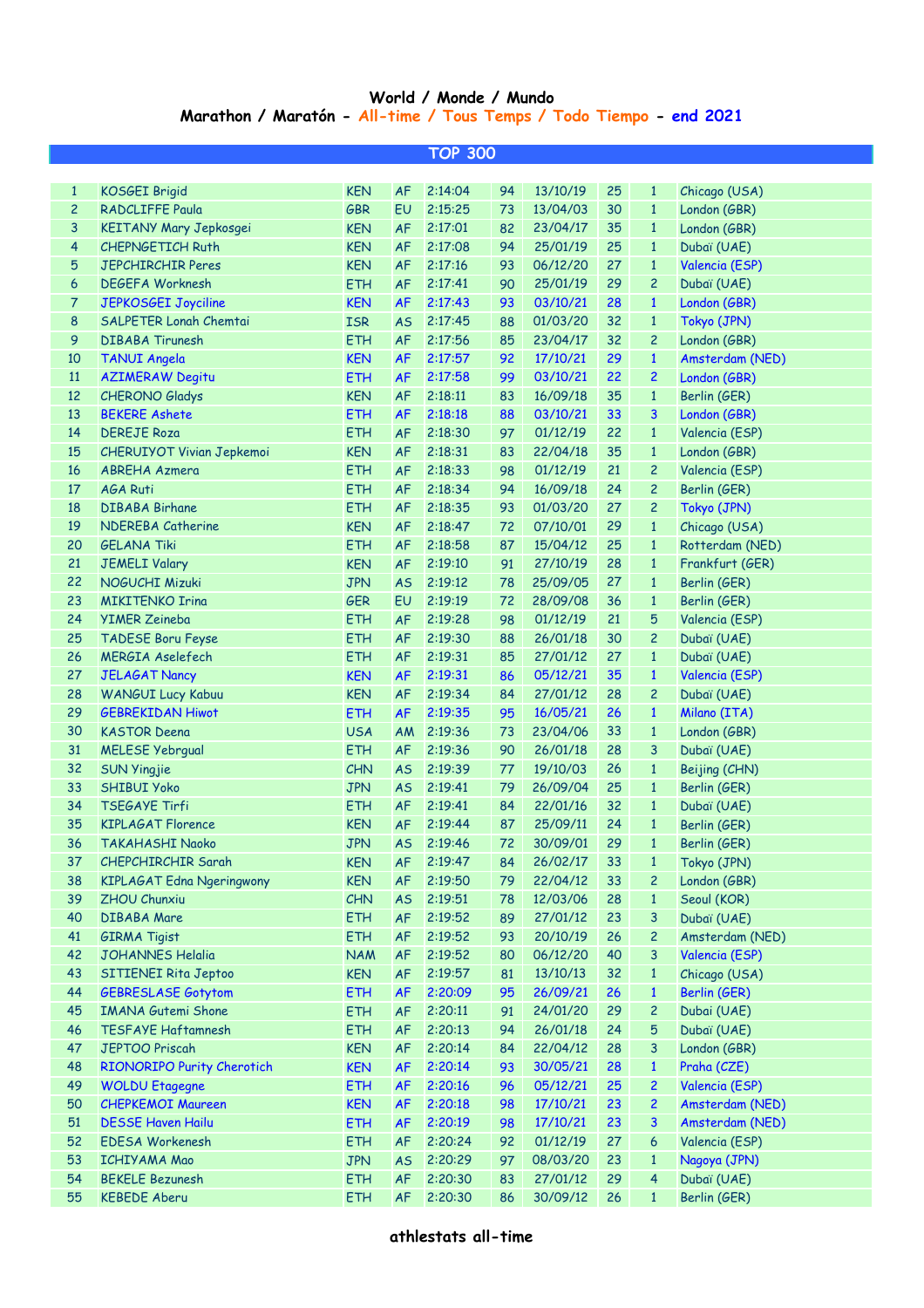| 56  | <b>KEBEDE Sutume Asefa</b>    | <b>ETH</b> | <b>AF</b> | 2:20:30    | 94 | 01/03/20    | 26 | 3              | Tokyo (JPN)           |
|-----|-------------------------------|------------|-----------|------------|----|-------------|----|----------------|-----------------------|
| 57  | <b>HALL Sara</b>              | <b>USA</b> | AM        | 2:20:32    | 83 | 20/12/20    | 37 | $\mathbf{1}$   | Chandler (USA)        |
| 58  | <b>ASSEFA Meskerem</b>        | <b>ETH</b> | <b>AF</b> | 2:20:36    | 91 | 28/10/18    | 33 | $\mathbf{1}$   | Frankfurt (GER)       |
| 59  | <b>ADERE Berhane</b>          | <b>ETH</b> | <b>AF</b> | 2:20:42    | 73 | 22/10/06    | 33 | $\mathbf{1}$   | Chicago (USA)         |
| 60  | <b>LOROUPE Tegla</b>          | <b>KEN</b> | <b>AF</b> | 2:20:43    | 73 | 26/09/99    | 26 | $\mathbf{1}$   | Berlin (GER)          |
| 61  | <b>BURKA Gelete</b>           | <b>ETH</b> | <b>AF</b> | 2:20:45    | 86 | 26/01/18    | 32 | 6              | Dubaï (UAE)           |
| 62  | <b>BOGOMOLOVA Galina</b>      | <b>RUS</b> | EU        | 2:20:47    | 77 | 22/10/06    | 29 | 2              | Chicago (USA)         |
| 63  | SUMGONG Jemima Jelagat        | <b>KEN</b> | <b>AF</b> | 2:20:48    | 84 | 13/10/13    | 29 | 2              | Chicago (USA)         |
| 64  | <b>SHANKULE Amane Beriso</b>  | <b>ETH</b> | <b>AF</b> | 2:20:48    | 91 | 22/01/16    | 25 | 2              | Dubaï (UAE)           |
| 65  | <b>GEBRU Azmera</b>           | <b>ETH</b> | <b>AF</b> | 2:20:48    | 95 | 20/10/19    | 24 | 3              | Amsterdam (NED)       |
| 66  | <b>YESHANEH Ababel</b>        | <b>ETH</b> | <b>AF</b> | 2:20:51    | 91 | 13/10/19    | 28 | 2              | Chicago (USA)         |
| 67  | <b>HASAY Jordan</b>           | <b>USA</b> | AM        | 2:20:57    | 91 | 08/10/17    | 26 | 3              | Chicago (USA)         |
| 68  | <b>MELLY Joan Chelimo</b>     | <b>KEN</b> | <b>AF</b> | 2:20:57    | 90 | 06/12/20    | 30 | 8              | Valencia (ESP)        |
| 69  | <b>DEMISE Shure</b>           | <b>ETH</b> | <b>AF</b> | 2:20:59    | 96 | 23/01/15    | 19 | 4              |                       |
|     |                               |            |           |            |    |             |    |                | Dubaï (UAE)           |
| 70  | KIPROTICH Agnes Jeruto        | <b>KEN</b> | <b>AF</b> | 2:20:59    | 82 | 09/04/17    | 35 | 2              | Paris (FRA)           |
| 71  | <b>MELKAMU Meselech</b>       | <b>ETH</b> | <b>AF</b> | 2:21:01    | 85 | 27/10/12    | 27 | $\mathbf{1}$   | Frankfurt (GER)       |
| 72  | <b>BEKELE Helen</b>           | <b>ETH</b> | <b>AF</b> | 2:21:01    | 94 | 03/03/19    | 25 | 2              | Tokyo (JPN)           |
| 73  | <b>SADO Besu</b>              | <b>ETH</b> | <b>AF</b> | 2:21:03    | 96 | 20/10/19    | 23 | 4              | Amsterdam (NED)       |
| 74  | <b>KRISTIANSEN Ingrid</b>     | <b>NOR</b> | EU        | 2:21:06    | 56 | 21/04/85    | 29 | $\mathbf{1}$   | London (GBR)          |
| 75  | <b>KAPTICH Selly Chepyego</b> | <b>KEN</b> | <b>AF</b> | 2:21:06    | 85 | 29/09/19    | 34 | 3              | Berlin (GER)          |
| 76  | <b>HAILU Meseret</b>          | <b>ETH</b> | <b>AF</b> | 2:21:09    | 90 | 20/10/12    | 22 | $\mathbf{1}$   | Amsterdam (NED)       |
| 77  | <b>MEGERTU Alemu</b>          | <b>ETH</b> | <b>AF</b> | 2:21:10    | 97 | 27/10/19    | 22 | 2              | Frankfurt (GER)       |
| 78  | <b>KIPLAGAT Vivian</b>        | <b>KEN</b> | <b>AF</b> | 2:21:11    | 91 | 06/12/19    | 28 | $\mathbf{1}$   | Abu Dhabi (UAE)       |
| 79  | <b>FLANAGAN Shalane</b>       | <b>USA</b> | AM        | 2:21:14    | 81 | 28/09/14    | 33 | 3              | Berlin (GER)          |
| 80  | <b>KIRWA Eunice Jepkirui</b>  | <b>BRN</b> | <b>AS</b> | 2:21:17    | 84 | 12/03/17    | 33 | $\mathbf{1}$   | Nagoya (JPN)          |
| 81  | <b>BENOIT Joan</b>            | <b>USA</b> | AM        | 2:21:21    | 57 | 20/10/85    | 28 | $\mathbf{1}$   | Chicago (USA)         |
| 82  | DANIEL Flomena Cheyech        | <b>KEN</b> | <b>AF</b> | 2:21:22    | 82 | 09/04/17    | 35 | 3              | Paris (FRA)           |
| 83  | <b>BELETE Mimi</b>            | <b>BRN</b> | <b>AS</b> | 2:21:22    | 88 | 20/10/19    | 31 | 5              | Amsterdam (NED)       |
| 84  | <b>AYELE Gebeyanesh</b>       | <b>ETH</b> | <b>AF</b> | 2:21:22    | 95 | 17/10/21    | 26 | 4              | Amsterdam (NED)       |
| 85  | <b>CHEPKIRUI Bornes</b>       | <b>KEN</b> | <b>AF</b> | 2:21:26    | 86 | 27/10/19    | 33 | $\mathbf{1}$   | Ljubljana (SLO)       |
| 86  | <b>KIPROP Helah</b>           | <b>KEN</b> | <b>AF</b> | 2:21:27    | 85 | 28/02/16    | 31 | $\mathbf{1}$   | Tokyo (JPN)           |
| 87  | PETROVA Lyudmila              | <b>RUS</b> | EU        | 2:21:29    | 68 | 23/04/06    | 38 | $\overline{c}$ | London (GBR)          |
| 88  | <b>DITA Constantina</b>       | <b>ROU</b> | EU        | 2:21:30    | 70 | 09/10/05    | 35 | 2              | Chicago (USA)         |
| 89  | <b>CHEROMEI Lydia</b>         | <b>KEN</b> | <b>AF</b> | 2:21:30    | 77 | 27/01/12    | 35 | 6              | Dubaï (UAE)           |
| 90  | ZAKHAROVA Svetlana            | <b>RUS</b> | EU        | 2:21:31    | 70 | 13/10/02    | 32 | $\overline{4}$ | Chicago (USA)         |
| 91  | <b>TAFA Askale</b>            | <b>ETH</b> | <b>AF</b> | 2:21:31    | 84 | 28/09/08    | 24 | $\overline{c}$ | Berlin (GER)          |
| 92  | <b>HIRPA Bedatu</b>           | <b>ETH</b> | <b>AF</b> | 2:21:32    | 99 | 28/10/18    | 19 | 3              | Frankfurt (GER)       |
| 93  | <b>ESHETE Shitaye</b>         | <b>BRN</b> |           | AS 2:21:33 | 90 | 27/10/19 29 |    |                | 2 Ljubljana (SLO)     |
|     |                               |            |           |            |    |             |    |                |                       |
| 94  | <b>WAMI</b> Getenesh          | <b>ETH</b> | AF        | 2:21:34    | 74 | 24/09/06    | 32 | $\mathbf{1}$   | Berlin (GER)          |
| 95  | <b>ANDO Yuka</b>              | <b>JPN</b> | <b>AS</b> | 2:21:36    | 94 | 12/03/17    | 23 | 2              | Nagoya (JPN)          |
| 96  | <b>JEPKESHO Visiline</b>      | <b>KEN</b> | AF        | 2:21:37    | 89 | 09/04/17    | 29 | 4              | Paris (FRA)           |
| 97  | RONO Georgina                 | <b>KEN</b> | AF        | 2:21:39    | 80 | 27/10/12    | 32 | 2              | Frankfurt (GER)       |
| 98  | <b>BEKELE Tadelech</b>        | <b>ETH</b> | AF        | 2:21:40    | 91 | 22/04/18    | 27 | 3              | London (GBR)          |
| 99  | CRAGG Amy                     | <b>USA</b> | AM        | 2:21:42    | 84 | 25/02/18    | 34 | 3              | Tokyo (JPN)           |
| 100 | <b>CHIBA Masako</b>           | <b>JPN</b> | <b>AS</b> | 2:21:45    | 76 | 26/01/03    | 27 | $\overline{c}$ | Osaka (JPN)           |
| 101 | DIDA Dera                     | <b>ETH</b> | AF        | 2:21:45    | 96 | 26/01/18    | 22 | 7              | Dubaï (UAE)           |
| 102 | <b>CHEPKEMEI Susan</b>        | <b>KEN</b> | AF        | 2:21:46    | 75 | 23/04/06    | 31 | 3              | London (GBR)          |
| 103 | <b>MATSUDA Mizuki</b>         | <b>JPN</b> | <b>AS</b> | 2:21:47    | 95 | 26/01/20    | 25 | $\mathbf{1}$   | Osaka (JPN)           |
| 104 | <b>SAKAMOTO Naoko</b>         | <b>JPN</b> | <b>AS</b> | 2:21:51    | 80 | 26/01/03    | 23 | 3              | Osaka (JPN)           |
| 105 | <b>GOBENA Amane</b>           | <b>ETH</b> | AF        | 2:21:51    | 86 | 28/02/16    | 34 | 2              | Tokyo (JPN)           |
| 106 | <b>TUFA Tigist</b>            | <b>ETH</b> | AF        | 2:21:52    | 87 | 02/11/14    | 27 | $\mathbf{1}$   | Shanghai (CHN)        |
| 107 | <b>OLJIRA Belaynesh</b>       | <b>ETH</b> | AF        | 2:21:53    | 90 | 28/10/18    | 28 | $\overline{4}$ | Frankfurt (GER)       |
| 108 | <b>SEBOKA Mulu</b>            | <b>ETH</b> | AF        | 2:21:56    | 84 | 23/01/15    | 31 | 6              | Dubaï (UAE)           |
| 109 | DASKA Mamitu                  | <b>ETH</b> | AF        | 2:21:59    | 83 | 30/10/11    | 28 | $\mathbf{1}$   | Frankfurt (GER)       |
| 110 | <b>BAYSA Atsede</b>           | <b>ETH</b> | AF        | 2:22:03    | 87 | 07/10/12    | 25 | $\mathbf{1}$   | Chicago (USA)         |
| 111 | KIPYOGEI Diana Chemtai        | <b>KEN</b> | AF        | 2:22:06    | 94 | 08/11/20    | 26 | $\mathbf{1}$   | <b>Istanbul (TUR)</b> |
| 112 | <b>BARSOSIO Stella</b>        | <b>KEN</b> | AF        | 2:22:08    | 93 | 24/10/21    | 28 | $\mathbf{1}$   | Rotterdam (NED)       |
| 113 | DIBABA Ejegayehu              | <b>ETH</b> | AF        | 2:22:09    | 82 | 09/10/11    | 29 | 2              | Chicago (USA)         |
| 114 | <b>YAMAGUCHI Eri</b>          | <b>JPN</b> | <b>AS</b> | 2:22:12    | 73 | 21/11/99    | 26 | $\mathbf{1}$   | Tokyo (JPN)           |
| 115 | <b>KIPROP Nancy Jepkosgei</b> | <b>KEN</b> | AF        | 2:22:12    | 79 | 07/04/19    | 40 | $\mathbf{1}$   | Wien (AUT)            |
|     |                               |            |           |            |    |             |    |                |                       |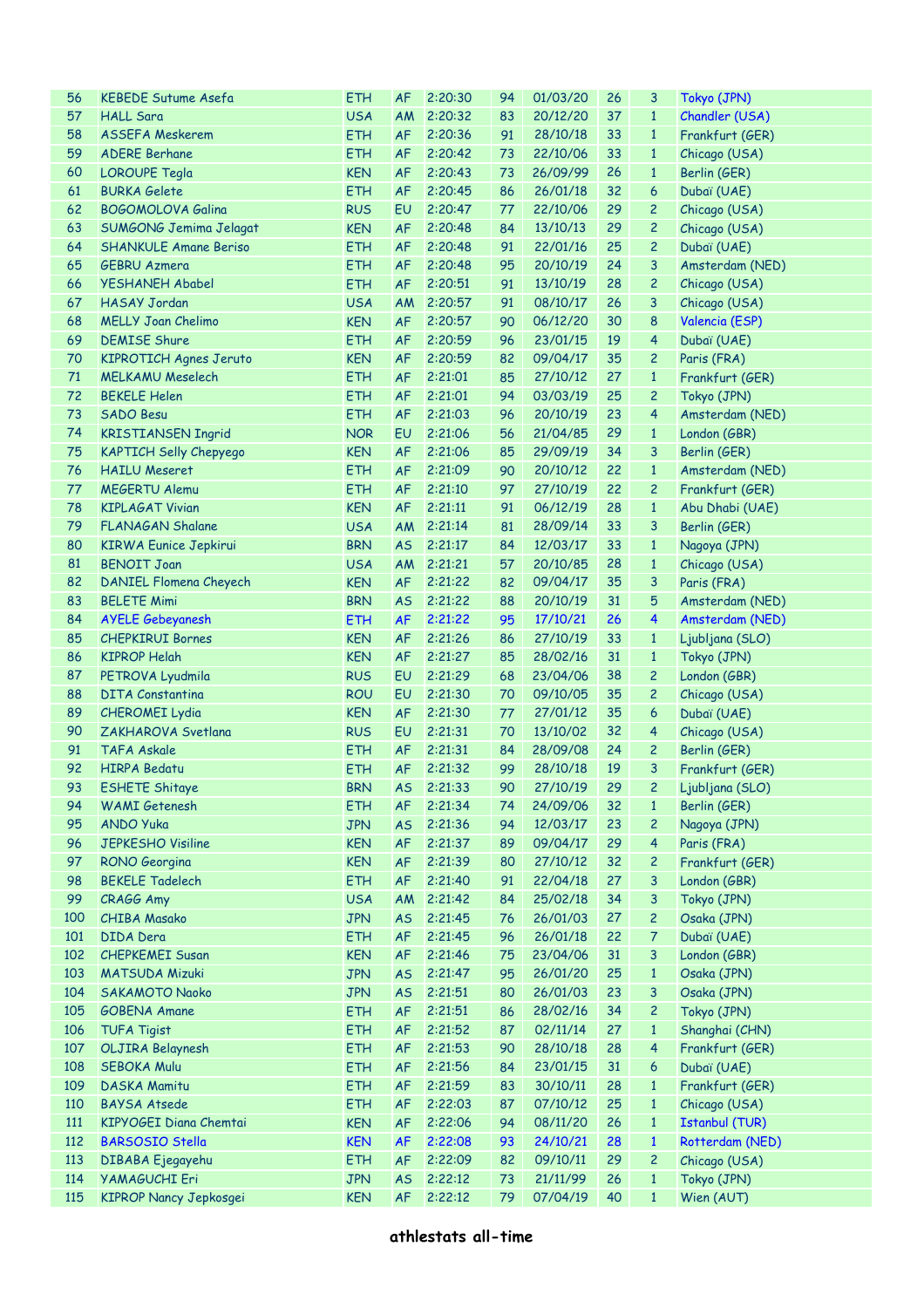| <b>116</b> | <b>MASAI Magdalyne</b>          | <b>KEN</b> | <b>AF</b> | 2:22:16    | 93 | 20/10/19 | 26 | $\mathbf{1}$   | Toronto (CAN)   |
|------------|---------------------------------|------------|-----------|------------|----|----------|----|----------------|-----------------|
| 117        | <b>FUKUSHI Kayoko</b>           | <b>JPN</b> | <b>AS</b> | 2:22:17    | 82 | 31/01/16 | 34 | $\mathbf{1}$   | Osaka (JPN)     |
| 118        | <b>ABITOVA Inga</b>             | <b>RUS</b> | EU        | 2:22:19    | 82 | 25/04/10 | 28 | $\mathbf{2}$   | London (GBR)    |
| 119        | <b>KIPLAGAT Lornah</b>          | <b>KEN</b> | <b>AF</b> | 2:22:22    | 74 | 26/01/03 | 29 | 4              | Osaka (JPN)     |
| 120        | <b>McKIERNAN Catherina</b>      | <b>IRL</b> | EU        | 2:22:23    | 69 | 01/11/98 | 29 | $\mathbf{1}$   | Amsterdam (NED) |
| 121        | <b>CHEROP Sharon Jemutai</b>    | <b>KEN</b> | <b>AF</b> | 2:22:28    | 84 | 29/09/13 | 29 | $\mathbf{2}$   | Berlin (GER)    |
| 122        | GEBREMESKEL Abeba-Tekulu        | <b>ETH</b> | <b>AF</b> | 2:22:29    | 89 | 01/12/19 | 30 | 8              | Valencia (ESP)  |
| 123        | <b>JEPTUM Judith</b>            | <b>KEN</b> | <b>AF</b> | 2:22:30    | 95 | 26/11/21 | 26 | $\mathbf{1}$   | Abu Dhabi (UAE) |
| 124        | <b>OKAYO Margaret</b>           | <b>KEN</b> | <b>AF</b> | 2:22:31    | 76 | 02/11/03 | 27 | $\mathbf{1}$   | New York (USA)  |
| 125        | <b>KILEL Caroline Cheptanui</b> |            |           | 2:22:34    |    | 27/10/13 | 32 | $\mathbf{1}$   |                 |
|            |                                 | <b>KEN</b> | <b>AF</b> |            | 81 |          |    |                | Frankfurt (GER) |
| 126        | <b>MEGRA Marta</b>              | <b>ETH</b> | <b>AF</b> | 2:22:35    | 90 | 21/10/18 | 28 | $\mathbf{2}$   | Toronto (CAN)   |
| 127        | <b>JOHNSON Benita</b>           | <b>AUS</b> | OC        | 2:22:36    | 79 | 22/10/06 | 27 | 3              | Chicago (USA)   |
| 128        | <b>ZHANG Yingying</b>           | CHN        | <b>AS</b> | 2:22:38    | 90 | 05/01/08 | 18 | $\mathbf{1}$   | Xiamen (CHN)    |
| 129        | <b>ESHETU Bruktayit</b>         | <b>ETH</b> | <b>AF</b> | 2:22:40    | 90 | 20/10/19 | 29 | $\mathbf{2}$   | Toronto (CAN)   |
| 130        | <b>WANG Jiali</b>               | CHN        | <b>AS</b> | 2:22:41    | 86 | 17/03/12 | 26 | $\mathbf{1}$   | Chongqing (CHN) |
| 131        | GODFAY Afera                    | <b>ETH</b> | <b>AF</b> | 2:22:41    | 91 | 20/04/19 | 28 | $\mathbf{1}$   | Dongying (CHN)  |
| 132        | <b>JELELA Koren</b>             | <b>ETH</b> | <b>AF</b> | 2:22:43    | 87 | 16/10/11 | 24 | $\mathbf{1}$   | Toronto (CAN)   |
| 133        | <b>SAINA Betsy</b>              | <b>KEN</b> | <b>AF</b> | 2:22:43    | 88 | 20/10/19 | 31 | 3              | Toronto (CAN)   |
| 134        | <b>CHEPTOO Violah</b>           | <b>KEN</b> | <b>AF</b> | 2:22:44    | 89 | 07/11/21 | 32 | $\overline{c}$ | New York (USA)  |
| 135        | LEWETEGN Sentayehu              | <b>ETH</b> | <b>AF</b> | 2:22:45    | 96 | 28/10/18 | 22 | 6              | Frankfurt (GER) |
| 136        | <b>MEKASHA Waganesh</b>         | <b>ETH</b> | <b>AF</b> | 2:22:45    | 92 | 25/01/19 | 27 | 4              | Dubaï (UAE)     |
| 137        | <b>ABAYECHEW Tigist</b>         | <b>ETH</b> | <b>AF</b> | 2:22:45    | 94 | 24/01/20 | 26 | 4              | Dubai (UAE)     |
| 138        | <b>TOSA Reiko</b>               | <b>JPN</b> | <b>AS</b> | 2:22:46    | 76 | 14/04/02 | 26 | 4              | London (GBR)    |
| 139        | KONOVALOVA Mariya *             | <b>RUS</b> | EU        | 2:22:46    | 74 | 13/10/13 | 39 | 3              | Chicago (USA)   |
| 140        | <b>CHANGWONY Purity</b>         | <b>KEN</b> | <b>AF</b> | 2:22:46    | 90 | 11/04/21 | 31 | $\overline{2}$ | Siena (ITA)     |
| 141        | <b>MAEDA Sairi</b>              | <b>JPN</b> | <b>AS</b> | 2:22:48    | 91 | 08/03/15 | 24 | 3              | Nagoya (JPN)    |
| 142        | <b>MUTGAA Racheal</b>           | <b>KEN</b> | <b>AF</b> | 2:22:50    | 88 | 16/05/21 | 33 |                |                 |
|            |                                 |            |           |            |    |          |    | $\overline{c}$ | Milano (ITA)    |
| 143        | <b>SIMON Lidia</b>              | <b>ROU</b> | EU        | 2:22:54    | 73 | 30/01/00 | 27 | $\mathbf{1}$   | Osaka (JPN)     |
| 144        | <b>HIROYAMA Harumi</b>          | <b>JPN</b> | <b>AS</b> | 2:22:56    | 68 | 30/01/00 | 32 | $\overline{c}$ | Osaka (JPN)     |
| 145        | PROKOPCUKA Jelena               | LAT        | EU        | 2:22:56    | 76 | 30/01/05 | 29 | $\mathbf{1}$   | Osaka (JPN)     |
| 146        | D'AMATO Keira                   | <b>USA</b> | AM        | 2:22:56    | 84 | 20/12/20 | 36 | $\overline{c}$ | Chandler (USA)  |
| 147        | PÉREZ Madaí                     | <b>MEX</b> | AM        | 2:22:59    | 80 | 22/10/06 | 26 | 4              | Chicago (USA)   |
| 148        | <b>CHEPCHIRCHIR Flomena</b>     | <b>KEN</b> | <b>AF</b> | 2:23:00    | 81 | 27/10/13 | 32 | $\mathbf{2}$   | Frankfurt (GER) |
| 149        | <b>KIPKETER Valentine</b>       | <b>KEN</b> | <b>AF</b> | 2:23:02    | 93 | 20/10/13 | 20 | $\mathbf{1}$   | Amsterdam (NED) |
| 150        | <b>DEGEFA Beyenu</b>            | <b>ETH</b> | <b>AF</b> | 2:23:04    | 99 | 05/12/21 | 22 | 3              | Valencia (ESP)  |
| 151        | <b>RENDERS Marleen</b>          | <b>BEL</b> | EU        | 2:23:05    | 68 | 07/04/02 | 34 | $\mathbf{1}$   | Paris (FRA)     |
| 152        | <b>MOHAMMED Merima</b>          | <b>ETH</b> | <b>AF</b> | 2:23:06    | 92 | 26/09/10 | 18 | 3              | Toronto (CAN)   |
|            | 153 DULIBA Aliaksandra          | <b>BLR</b> |           | EU 2:23:06 | 86 | 23/01/15 | 29 | 8              | Dubaï (UAE)     |
| 154        | <b>CHALA Gulume</b>             | <b>ETH</b> | AF        | 2:23:06    | 92 | 08/04/18 | 26 | 3              | Paris (FRA)     |
| 155        | <b>SEKINE Hanami</b>            | <b>JPN</b> | <b>AS</b> | 2:23:07    | 96 | 11/03/18 | 22 | 3              | Nagoya (JPN)    |
| 156        | <b>SISSON Emily</b>             | <b>USA</b> | AM        | 2:23:08    | 91 | 28/04/19 | 28 | 6              | London (GBR)    |
| 157        | <b>KASIM Ashu</b>               | <b>ETH</b> | AF        | 2:23:09    | 84 | 07/01/12 | 28 | $\mathbf{1}$   | Xiamen (CHN)    |
| 158        | <b>CHUMBA Eunice Chebichii</b>  | <b>BRN</b> | <b>AS</b> | 2:23:10    | 93 | 16/05/21 | 28 | 3              | Milano (ITA)    |
| 159        | <b>WEI Yanan</b>                | CHN        | <b>AS</b> | 2:23:12    | 81 | 18/03/07 | 26 | $\mathbf{1}$   | Seoul (KOR)     |
| 160        | <b>YAMAUCHI Mara</b>            | <b>GBR</b> | EU        | 2:23:12    | 73 | 26/04/09 | 36 | $\overline{c}$ | London (GBR)    |
| 161        | <b>TEFERA Dinknesh Mekash</b>   | <b>ETH</b> | AF        | 2:23:12    | 85 | 25/10/15 | 30 |                | Frankfurt (GER) |
|            |                                 |            |           |            |    |          |    | 2              |                 |
| 162        | <b>CHEKWEL Juliet</b>           | <b>UGA</b> | AF        | 2:23:13    | 90 | 23/02/20 | 30 | $\mathbf{1}$   | Sevilla (ESP)   |
| 163        | <b>ABERA Alemitu</b>            | <b>ETH</b> | AF        | 2:23:14    | 86 | 15/01/12 | 26 | $\mathbf{1}$   | Houston (USA)   |
| 164        | <b>TAHIR Kuftu</b>              | <b>ETH</b> | <b>AF</b> | 2:23:14    | 95 | 27/10/19 | 24 | 4              | Ljubljana (SLO) |
| 165        | <b>DADO Firehiwot</b>           | <b>ETH</b> | AF        | 2:23:15    | 84 | 06/11/11 | 27 | $\mathbf{1}$   | New York (USA)  |
| 166        | <b>ZHANG Shujing</b>            | CHN        | <b>AS</b> | 2:23:17    | 78 | 20/10/02 | 24 | 3              | Beijing (CHN)   |
| 167        | <b>TIBEBU Hirut</b>             | <b>ETH</b> | AF        | 2:23:17    | 94 | 08/03/20 | 26 | 4              | Nagoya (JPN)    |
| 168        | <b>DEBA Bizunesh</b>            | <b>ETH</b> | AF        | 2:23:19    | 87 | 06/11/11 | 24 | $\mathbf{2}$   | New York (USA)  |
| 169        | <b>TANAKA Tomomi</b>            | <b>JPN</b> | <b>AS</b> | 2:23:19    | 88 | 13/03/16 | 28 | $\mathbf{2}$   | Nagoya (JPN)    |
| 170        | <b>DEBELE Birke</b>             | <b>ETH</b> | AF        | 2:23:19    | 95 | 20/10/19 | 24 | 4              | Toronto (CAN)   |
| 171        | <b>OHARA Rei</b>                | <b>JPN</b> | <b>AS</b> | 2:23:20    | 90 | 13/03/16 | 26 | 3              | Nagoya (JPN)    |
| 172        | <b>TUSA Rahma</b>               | <b>ETH</b> | AF        | 2:23:20    | 93 | 05/12/21 | 28 | 4              | Valencia (ESP)  |
| 173        | CHEPCHUMBA Joyce                | <b>KEN</b> | AF        | 2:23:22    | 70 | 18/04/99 | 29 | $\mathbf{1}$   | London (GBR)    |
| 174        | KOSGEI Salina Jebet             | <b>KEN</b> | <b>AF</b> | 2:23:22    | 76 | 24/09/06 | 30 | $\overline{c}$ | Berlin (GER)    |
| 175        | <b>ROTICH Caroline</b>          | <b>KEN</b> | <b>AF</b> | 2:23:22    | 84 | 07/10/12 | 28 | 5              | Chicago (USA)   |
|            |                                 |            |           |            |    |          |    |                |                 |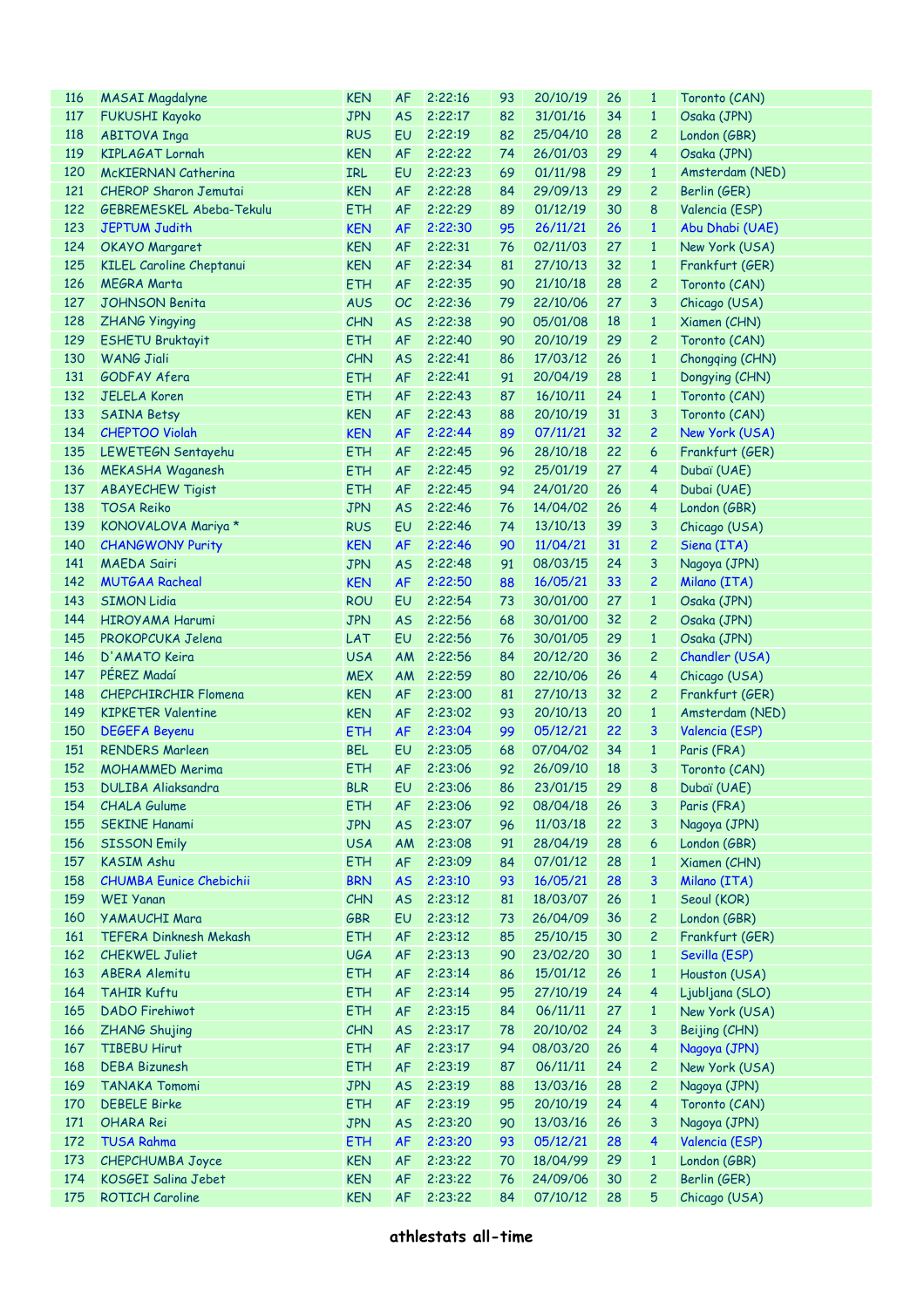| 176 | <b>SHIGETOMO Risa</b>         | <b>JPN</b> | <b>AS</b> | 2:23:23    | 87 | 29/01/12 | 25 | $\mathbf{1}$   | Osaka (JPN)                  |
|-----|-------------------------------|------------|-----------|------------|----|----------|----|----------------|------------------------------|
| 177 | <b>OMINAMI Hiromi</b>         | <b>JPN</b> | <b>AS</b> | 2:23:26    | 75 | 26/09/04 | 29 | $\overline{c}$ | Berlin (GER)                 |
| 178 | <b>MENGISTU Meseret</b>       | <b>ETH</b> | <b>AF</b> | 2:23:26    | 90 | 12/04/15 | 25 | $\mathbf{1}$   | Paris (FRA)                  |
| 179 | <b>PURDUE Charlotte</b>       | <b>GBR</b> | EU        | 2:23:26    | 91 | 03/10/21 | 30 | 10             | London (GBR)                 |
| 180 | <b>BAI Xue</b>                | CHN        | <b>AS</b> | 2:23:27    | 88 | 05/01/08 | 20 | $\overline{c}$ | Xiamen (CHN)                 |
| 181 | <b>SATO Sayaka</b>            | <b>JPN</b> | <b>AS</b> | 2:23:27    | 94 | 08/03/20 | 26 | 5              | Nagoya (JPN)                 |
| 182 | <b>AGAI Margaret</b>          | <b>KEN</b> | <b>AF</b> | 2:23:28    | 88 | 14/04/13 | 25 | $\mathbf{1}$   | Daegu (KOR)                  |
| 183 | <b>INSERMU Shasho</b>         | <b>ETH</b> | <b>AF</b> | 2:23:28    | 93 | 21/10/18 | 25 | 2              | Amsterdam (NED)              |
| 184 | <b>MOTA Rosa</b>              | <b>POR</b> | EU        | 2:23:29    | 58 | 20/10/85 | 27 | 3              | Chicago (USA)                |
| 185 | PETROVA ARKHIPOVA Tatyana     | <b>RUS</b> | EU        | 2:23:29    | 83 | 05/08/12 | 29 | 3              | London (GBR)                 |
| 186 | <b>CHEBITOK Ruth</b>          | <b>KEN</b> | <b>AF</b> | 2:23:29    | 90 | 21/10/18 | 28 | 3              | Toronto (CAN)                |
| 187 | <b>MERACHI Askale</b>         | <b>ETH</b> | <b>AF</b> | 2:23:29    | 87 | 19/01/20 | 33 | $\mathbf{1}$   | Houston (USA)                |
| 188 | <b>OZAKI Mari</b>             | <b>JPN</b> | <b>AS</b> | 2:23:30    | 75 | 26/01/03 | 28 | 5              | Osaka (JPN)                  |
| 189 | <b>TULU Derartu</b>           | <b>ETH</b> | <b>AF</b> | 2:23:30    | 72 | 14/08/05 | 33 | 4              |                              |
|     | <b>OZAKI Yoshimi</b>          |            |           | 2:23:30    |    |          | 27 |                | Helsinki (FIN)               |
| 190 |                               | <b>JPN</b> | <b>AS</b> |            | 81 | 16/11/08 |    | $\mathbf{1}$   | Tokyo (JPN)                  |
| 191 | <b>MAEDA Honami</b>           | <b>JPN</b> | <b>AS</b> | 2:23:30    | 96 | 31/01/21 | 25 | $\overline{c}$ | Osaka (JPN)                  |
| 192 | <b>WANJIRU Esther</b>         | <b>KEN</b> | <b>AF</b> | 2:23:31    | 77 | 30/01/00 | 23 | 3              | Osaka (JPN)                  |
| 193 | <b>SHURHNO Olena</b>          | <b>UKR</b> | EU        | 2:23:32    | 78 | 30/09/12 | 34 | 3              | Berlin (GER)                 |
| 194 | <b>AFEWORK Abebech</b>        | <b>ETH</b> | <b>AF</b> | 2:23:33    | 90 | 23/01/15 | 25 | 9              | Dubaï (UAE)                  |
| 195 | <b>DEFAR Meseret</b>          | <b>ETH</b> | <b>AF</b> | 2:23:33    | 83 | 10/03/19 | 36 | 4              | Nagoya (JPN)                 |
| 196 | <b>KIZAKI Ryoko</b>           | <b>JPN</b> | <b>AS</b> | 2:23:34    | 85 | 10/03/13 | 28 | $\mathbf{1}$   | Nagoya (JPN)                 |
| 197 | <b>KUMA Dibabe</b>            | <b>ETH</b> | <b>AF</b> | 2:23:34    | 96 | 28/10/18 | 22 | 3              | Ljubljana (SLO)              |
| 198 | <b>FEYSA Hawi</b>             | <b>ETH</b> | <b>AF</b> | 2:23:36    | 99 | 24/01/20 | 21 | 6              | Dubai (UAE)                  |
| 199 | <b>LIU Min</b>                | CHN        | <b>AS</b> | 2:23:37    | 83 | 14/10/01 | 18 | $\mathbf{1}$   | Beijing (CHN)                |
| 200 | <b>WELDEGEBRIL Tinbit</b>     | <b>ETH</b> | <b>AF</b> | 2:23:37    | 89 | 02/12/18 | 29 | 3              | Valencia (ESP)               |
| 201 | <b>MOGES Bethelhem</b>        | <b>ETH</b> | <b>AF</b> | 2:23:38    | 91 | 16/05/21 | 30 | 4              | Milano (ITA)                 |
| 202 | <b>CHEPCHIRCHIR Celestine</b> | <b>KEN</b> | <b>AF</b> | 2:23:38    | 95 | 28/11/21 | 26 | $\mathbf{1}$   | La Rochelle (FRA)            |
| 203 | <b>KIROS Ehitu</b>            | <b>ETH</b> | <b>AF</b> | 2:23:39    | 88 | 25/01/13 | 25 | 2              | Dubaï (UAE)                  |
| 204 | <b>MOKONIN Desi Jisa</b>      | <b>BRN</b> | <b>AS</b> | 2:23:39    | 97 | 21/10/18 | 21 | 4              | Amsterdam (NED)              |
| 205 | <b>BEKELE Gada Bontu</b>      | <b>ETH</b> | <b>AF</b> | 2:23:39    |    | 23/02/20 |    | 2              | Sevilla (ESP)                |
| 206 | <b>LEMPUS Betty Wilson</b>    | <b>KEN</b> | <b>AF</b> | 2:23:40    | 91 | 18/11/18 | 27 | 3              | Shanghai (CHN)               |
| 207 | ANDERSSON Isabellah           | <b>SWE</b> | EU        | 2:23:41    | 80 | 21/01/11 | 31 | 3              | Dubaï (UAE)                  |
| 208 | <b>CALVIN Clémence</b>        | <b>FRA</b> | EU        | 2:23:41    | 90 | 14/04/19 | 29 | 4              | Paris (FRA)                  |
| 209 | <b>OMINAMI Takami</b>         | <b>JPN</b> | <b>AS</b> | 2:23:43    | 75 | 21/04/02 | 27 | $\mathbf{1}$   | Rotterdam (NED)              |
| 210 | <b>TUNE Dire</b>              | <b>ETH</b> | <b>AF</b> | 2:23:44    | 85 | 31/10/10 | 25 | $\overline{c}$ | Frankfurt (GER)              |
| 211 | STRANEO Valeria               | <b>ITA</b> | EU        | 2:23:44    | 76 | 15/04/12 | 36 | $\overline{c}$ | Rotterdam (NED)              |
| 212 | <b>CHEBET Risper</b>          | <b>KEN</b> | <b>AF</b> | 2:23:45    | 92 | 16/05/21 | 29 | 5              | Milano (ITA)                 |
|     | 213 MASAI Linet Chepkwemoi    | <b>KEN</b> |           | AF 2:23:46 | 89 | 21/10/18 | 29 |                | 5 Amsterdam (NED)            |
| 214 | <b>VICECONTE Maura</b>        | <b>ITA</b> | EU        | 2:23:47    | 67 | 21/05/00 | 33 | $\mathbf{1}$   | Wien (AUT)                   |
| 215 | <b>KIYOTA Mao</b>             | <b>JPN</b> | <b>AS</b> | 2:23:47    | 93 | 12/03/17 | 24 | 3              | Nagoya (JPN)                 |
|     |                               |            |           |            |    |          |    |                |                              |
| 216 | <b>HARA Yumiko</b>            | <b>JPN</b> | <b>AS</b> | 2:23:48    | 82 | 28/01/07 | 25 | $\mathbf{1}$   | Osaka (JPN)<br>Sevilla (ESP) |
| 217 | <b>MELAKU Sifan</b>           | <b>ETH</b> | <b>AF</b> | 2:23:49    | 97 | 23/02/20 | 23 | 3              |                              |
| 218 | <b>ONDIEKI Lisa</b>           | <b>AUS</b> | OC        | 2:23:51    | 60 | 31/01/88 | 28 | $\mathbf{1}$   | Osaka (JPN)                  |
| 219 | <b>MAYOROVA Albina</b>        | <b>RUS</b> | EU        | 2:23:52    | 77 | 11/03/12 | 35 | $\mathbf{1}$   | Nagoya (JPN)                 |
| 220 | <b>IWADE Reia</b>             | <b>JPN</b> | <b>AS</b> | 2:23:52    | 94 | 10/03/19 | 25 | 5              | Nagoya (JPN)                 |
| 221 | <b>ERKESSO Teyba</b>          | <b>ETH</b> | AF        | 2:23:53    | 82 | 17/01/10 | 28 | $\mathbf{1}$   | Houston (USA)                |
| 222 | <b>TESHOME Tadu</b>           | <b>ETH</b> | <b>AF</b> | 2:23:53    | 01 | 07/11/21 | 20 | $\mathbf{1}$   | Barcelona (ESP)              |
| 223 | <b>KIPROP Agnes</b>           | <b>KEN</b> | AF        | 2:23:54    | 80 | 30/10/11 | 31 | 2              | Frankfurt (GER)              |
| 224 | <b>MAZURONAK Volha</b>        | <b>BLR</b> | EU        | 2:23:54    | 89 | 24/04/16 | 27 | 4              | London (GBR)                 |
| 225 | <b>ZHU Xiaolin</b>            | CHN        | <b>AS</b> | 2:23:57    | 84 | 20/10/02 | 18 | $\overline{4}$ | Beijing (CHN)                |
| 226 | <b>KEJETA Melat Yisak</b>     | <b>ETH</b> | AF        | 2:23:57    | 92 | 29/09/19 | 27 | 6              | Berlin (GER)                 |
| 227 | <b>McCORMACK Fionnuala</b>    | <b>IRL</b> | EU        | 2:23:58    | 84 | 05/12/21 | 37 | 5              | Valencia (ESP)               |
| 228 | <b>JEPKOECH Monica</b>        | <b>BRN</b> | <b>AS</b> | 2:23:59    | 83 | 10/03/19 | 36 | 6              | Nagoya (JPN)                 |
| 229 | <b>DOSSENA Sara</b>           | <b>ITA</b> | EU        | 2:24:00    | 84 | 10/03/19 | 35 | 7              | Nagoya (JPN)                 |
| 230 | <b>AYALEW Wude</b>            | <b>ETH</b> | AF        | 2:24:03    | 87 | 06/12/19 | 32 | 2              | Abu Dhabi (UAE)              |
| 231 | FERNANDEZ Adriana             | <b>MEX</b> | AM        | 2:24:06    | 71 | 18/04/99 | 28 | 2              | London (GBR)                 |
| 232 | ESAYIAS Yeshi                 | <b>ETH</b> | <b>AF</b> | 2:24:06    | 85 | 27/10/13 | 28 | 6              | Frankfurt (GER)              |
| 233 | <b>WANG Junxia</b>            | CHN        | <b>AS</b> | 2:24:07    | 73 | 04/04/93 | 20 | $\mathbf{1}$   | Tianjin (CHN)                |
| 234 | <b>AKABA Yukiko</b>           | <b>JPN</b> | <b>AS</b> | 2:24:09    | 79 | 17/04/11 | 32 | 6              | London (GBR)                 |
| 235 | <b>HAILE Kebebush</b>         | <b>ETH</b> | <b>AF</b> | 2:24:09    | 86 | 04/12/11 | 25 | $\mathbf{1}$   | Shanghai (CHN)               |
|     |                               |            |           |            |    |          |    |                |                              |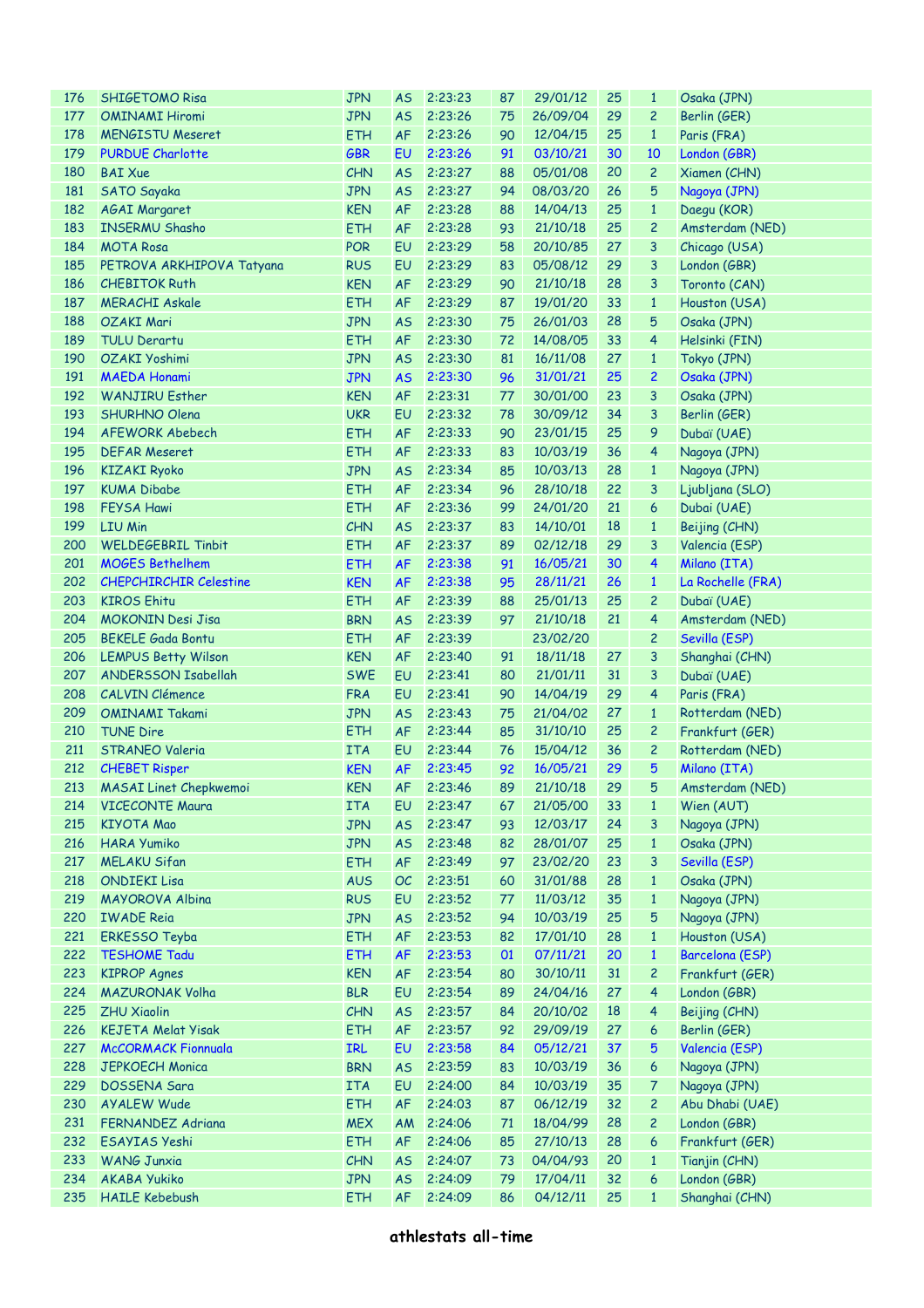| 236 | <b>GOLA Sisay Meseret</b>      | <b>ETH</b> | <b>AF</b> | 2:24:09    | 97 | 07/11/21    | 24 | 2              | <b>Barcelona (ESP)</b> |
|-----|--------------------------------|------------|-----------|------------|----|-------------|----|----------------|------------------------|
| 237 | <b>CHEPKIRUI Joyce</b>         | <b>KEN</b> | <b>AF</b> | 2:24:11    | 88 | 18/10/15    | 27 | $\mathbf{1}$   | Amsterdam (NED)        |
| 238 | <b>TEFERI Senbere</b>          | <b>ETH</b> | AF        | 2:24:11    | 95 | 26/01/18    | 23 | 9              | Dubaï (UAE)            |
| 239 | <b>DIVER Sinead</b>            | <b>AUS</b> | OC        | 2:24:11    | 77 | 28/04/19    | 42 | 7              | London (GBR)           |
| 240 | <b>ACHAMO Netsanet</b>         | <b>ETH</b> | AF        | 2:24:12    | 87 | 29/04/12    | 25 | $\overline{c}$ | Hamburg (GER)          |
| 241 | <b>ANBESA Adanech</b>          | <b>ETH</b> | <b>AF</b> | 2:24:13    | 98 | 05/12/21    | 23 | 7              | Valencia (ESP)         |
| 242 | <b>TIMOFEYEVA Irina</b>        | <b>RUS</b> | EU        | 2:24:14    | 70 | 27/04/08    | 38 | $\mathbf{1}$   | Hamburg (GER)          |
| 243 | <b>CHELIMO Rose</b>            | <b>BRN</b> | <b>AS</b> | 2:24:14    | 89 | 20/03/16    | 27 | $\mathbf{1}$   | Seoul (KOR)            |
| 244 | <b>CHEPKOECH Josephine</b>     | <b>KEN</b> | <b>AF</b> | 2:24:14    | 89 | 23/02/20    | 31 | 4              | Sevilla (ESP)          |
| 245 | <b>JEROTICH Sheila</b>         |            |           | 2:24:15    |    | 07/11/21    | 32 | $\mathbf{1}$   |                        |
|     |                                | <b>KEN</b> | <b>AF</b> |            | 89 |             |    |                | <b>Istanbul (TUR)</b>  |
| 246 | <b>SADO Fatuma</b>             | <b>ETH</b> | <b>AF</b> | 2:24:16    | 91 | 18/10/15    | 24 | 3              | Toronto (CAN)          |
| 247 | <b>UEHARA Miyuki</b>           | <b>JPN</b> | <b>AS</b> | 2:24:19    | 95 | 10/03/19    | 24 | 9              | Nagoya (JPN)           |
| 248 | <b>ONGORI Philes Moora</b>     | <b>KEN</b> | <b>AF</b> | 2:24:20    | 86 | 10/04/11    | 25 | $\mathbf{1}$   | Rotterdam (NED)        |
| 249 | <b>KWAMBAI Antonina</b>        | <b>KEN</b> | <b>AF</b> | 2:24:20    | 92 | 11/04/21    | 29 | 5              | Siena (ITA)            |
| 250 | <b>BATES Emma</b>              | <b>USA</b> | <b>AM</b> | 2:24:20    | 92 | 10/10/21    | 29 | $\overline{c}$ | Chicago (USA)          |
| 251 | <b>CHEPNGENO Jackline</b>      | <b>KEN</b> | <b>AF</b> | 2:24:21    | 93 | 07/11/21    | 28 | $\overline{c}$ | <b>Istanbul (TUR)</b>  |
| 252 | <b>REN Xiujuan</b>             | CHN        | <b>AS</b> | 2:24:22    | 74 | 14/10/01    | 27 | 3              | Beijing (CHN)          |
| 253 | <b>DAUNAY Christelle</b>       | <b>FRA</b> | EU        | 2:24:22    | 74 | 11/04/10    | 36 | $\overline{c}$ | Paris (FRA)            |
| 254 | <b>MEMUYE Tigist</b>           | <b>ETH</b> | <b>AF</b> | 2:24:23    | 90 | 02/05/21    | 31 | $\overline{c}$ | Genève (SUI)           |
| 255 | SHOBUKHOVA Liliya *            | <b>RUS</b> | EU        | 2:24:24    | 77 | 26/04/09    | 32 | 3              | London (GBR)           |
| 256 | <b>KARIMI Lucy</b>             | <b>KEN</b> | <b>AF</b> | 2:24:24    | 86 | 02/05/21    | 35 | 3              | Genève (SUI)           |
| 257 | OSHIMA Megumi                  | <b>JPN</b> | <b>AS</b> | 2:24:25    | 75 | 13/03/05    | 30 | $\overline{c}$ | Nagoya (JPN)           |
| 258 | <b>HABTAMU Atsede</b>          | <b>ETH</b> | <b>AF</b> | 2:24:25    | 87 | 25/09/11    | 24 | 4              | Berlin (GER)           |
| 259 | <b>AUGUSTO Jessica</b>         | <b>POR</b> | EU        | 2:24:25    | 81 | 13/04/14    | 33 | 6              | London (GBR)           |
| 260 | <b>CHESIR Rebecca Kangogo</b>  | <b>KEN</b> | <b>AF</b> | 2:24:25    | 92 | 23/04/17    | 25 | $\overline{c}$ | Wien (AUT)             |
| 261 | <b>BELETE Meseret</b>          | <b>ETH</b> | <b>AF</b> | 2:24:25    | 99 | 07/11/21    | 22 | 3              |                        |
|     |                                |            |           |            |    |             |    |                | Barcelona (ESP)        |
| 262 | <b>KANO Yuri</b>               | <b>JPN</b> | <b>AS</b> | 2:24:27    | 78 | 16/11/08    | 30 | 2              | Tokyo (JPN)            |
| 263 | <b>KIBET Hilda</b>             | <b>NED</b> | EU        | 2:24:27    | 81 | 10/04/11    | 30 | $\overline{c}$ | Rotterdam (NED)        |
| 264 | <b>CHEMUTAI Fancy</b>          | <b>KEN</b> | <b>AF</b> | 2:24:27    | 95 | 06/12/20    | 25 | 10             | Valencia (ESP)         |
| 265 | NAKAZATO Remi                  | <b>JPN</b> | <b>AS</b> | 2:24:28    | 88 | 11/03/12    | 24 | 3              | Nagoya (JPN)           |
| 266 | <b>GIZAW Melkam</b>            | <b>ETH</b> | <b>AF</b> | 2:24:28    | 90 | 20/03/16    | 26 | $\overline{c}$ | Seoul (KOR)            |
| 267 | <b>GENEMO Shuko</b>            | <b>ETH</b> | <b>AF</b> | 2:24:28    | 95 | 20/10/19    | 24 | 7.             | Toronto (CAN)          |
| 268 | <b>CHEKOLE Yeshi Kalayu</b>    | <b>ETH</b> | <b>AF</b> | 2:24:28    | 97 | 06/12/19    | 22 | 3              | Abu Dhabi (UAE)        |
| 269 | <b>ALEMU Elfenesh</b>          | <b>ETH</b> | <b>AF</b> | 2:24:29    | 75 | 22/04/01    | 26 | 5              | London (GBR)           |
| 270 | <b>JOHNSON Kellyn</b>          | <b>USA</b> | AM        | 2:24:29    | 86 | 16/06/18    | 32 | $\mathbf{1}$   | Duluth (USA)           |
| 271 | <b>CHEPKURUI Vibian</b>        | <b>KEN</b> | <b>AF</b> | 2:24:29    | 94 | 12/09/21    | 27 | $\mathbf{1}$   | Wien (AUT)             |
| 272 | <b>KIROS Aheza</b>             | <b>ETH</b> | AF        | 2:24:30    | 85 | 25/01/13    | 28 | $\overline{4}$ | Dubaï (UAE)            |
|     | 273 ZENNEBE Aberu Mekuria      | <b>ETH</b> |           | AF 2:24:30 | 83 | 31/03/19 36 |    | $\sim$ 1       | Chongqing (CHN)        |
| 274 | QU Yunxia                      | CHN        | <b>AS</b> | 2:24:32    | 72 | 04/04/93    | 21 | 2              | Tianjin (CHN)          |
| 275 | <b>MERINGOR Delvine Relin</b>  | <b>KEN</b> | AF        | 2:24:32    | 92 | 11/04/21    | 29 | 6              | Siena (ITA)            |
| 276 | <b>MATSUOKA Rie</b>            | <b>JPN</b> | <b>AS</b> | 2:24:33    | 77 | 07/04/02    | 25 | $\overline{c}$ | Paris (FRA)            |
| 277 | <b>OLARU Nuta</b>              | <b>ROU</b> | EU        | 2:24:33    | 70 | 10/10/04    | 34 | 2              | Chicago (USA)          |
| 278 | <b>MORIMOTO Tomo</b>           | <b>JPN</b> | <b>AS</b> | 2:24:33    | 83 | 07/05/06    | 23 | $\mathbf{1}$   | Wien (AUT)             |
| 279 | <b>CHELIMO Edith</b>           | <b>KEN</b> | <b>AF</b> | 2:24:33    | 86 | 26/09/21    | 35 | $\overline{4}$ | Berlin (GER)           |
|     |                                |            |           |            |    |             |    |                |                        |
| 280 | <b>YALEW Genet</b>             | <b>ETH</b> | <b>AF</b> | 2:24:34    | 92 | 05/05/19    | 27 | 3              | Praha (CZE)            |
| 281 | <b>DÖRRE Katrin</b>            | <b>GER</b> | EU        | 2:24:35    | 61 | 25/04/99    | 38 | $\mathbf{1}$   | Hamburg (GER)          |
| 282 | <b>GUTA Robe</b>               | <b>ETH</b> | AF        | 2:24:35    | 86 | 23/04/06    | 20 | $\mathbf{1}$   | Hamburg (GER)          |
| 283 | <b>KUMELA Ayantu</b>           | <b>ETH</b> | AF        | 2:24:35    | 96 | 03/10/21    | 25 | $\mathbf{1}$   | Košice (SVK)           |
| 284 | TROFIMOVA Sardana              | <b>RUS</b> | EU        | 2:24:38    | 88 | 25/10/15    | 27 | $\overline{4}$ | Frankfurt (GER)        |
| 285 | <b>HU Yuanyuan</b>             | CHN        | <b>AS</b> | 2:24:39    |    | 20/10/02    |    | 5              | Beijing (CHN)          |
| 286 | <b>KIROP Helena Loshanyang</b> | <b>KEN</b> | AF        | 2:24:40    | 76 | 17/03/13    | 37 | $\mathbf{1}$   | Roma (ITA)             |
| 287 | DAI Yanyan                     | CHN        | <b>AS</b> | 2:24:41    | 80 | 14/10/01    | 21 | $\overline{4}$ | Beijing (CHN)          |
| 288 | <b>ABE Yukari</b>              | <b>JPN</b> | <b>AS</b> | 2:24:41    | 91 | 31/01/21    | 30 | 3              | Osaka (JPN)            |
| 289 | <b>ZHANG Linli</b>             | CHN        | <b>AS</b> | 2:24:42    | 73 | 04/04/93    | 20 | 3              | Tianjin (CHN)          |
| 290 | <b>ITO Mai</b>                 | <b>JPN</b> | <b>AS</b> | 2:24:42    | 84 | 08/03/15    | 31 | 4              | Nagoya (JPN)           |
| 291 | ALEMU Worknesh                 | <b>ETH</b> | AF        | 2:24:42    | 90 | 20/10/19    | 29 | 6              | Amsterdam (NED)        |
| 292 | <b>MAEREGU Shegae</b>          | <b>ETH</b> | AF        | 2:24:42    | 99 | 03/10/21    | 22 | $\overline{c}$ | Košice (SVK)           |
| 293 | <b>SEIDEL Molly</b>            | <b>USA</b> | AM        | 2:24:42    | 94 | 07/11/21    | 27 | $\overline{4}$ | New York (USA)         |
| 294 | HAYDAR Sultan                  | <b>TUR</b> | <b>AS</b> | 2:24:44    | 87 | 23/01/15    | 28 | 12             | Dubaï (UAE)            |
| 295 | <b>ABDI Ayantu</b>             | <b>ETH</b> | AF        | 2:24:45    | 92 | 07/11/21    | 29 | 3              | <b>Istanbul (TUR)</b>  |
|     |                                |            |           |            |    |             |    |                |                        |